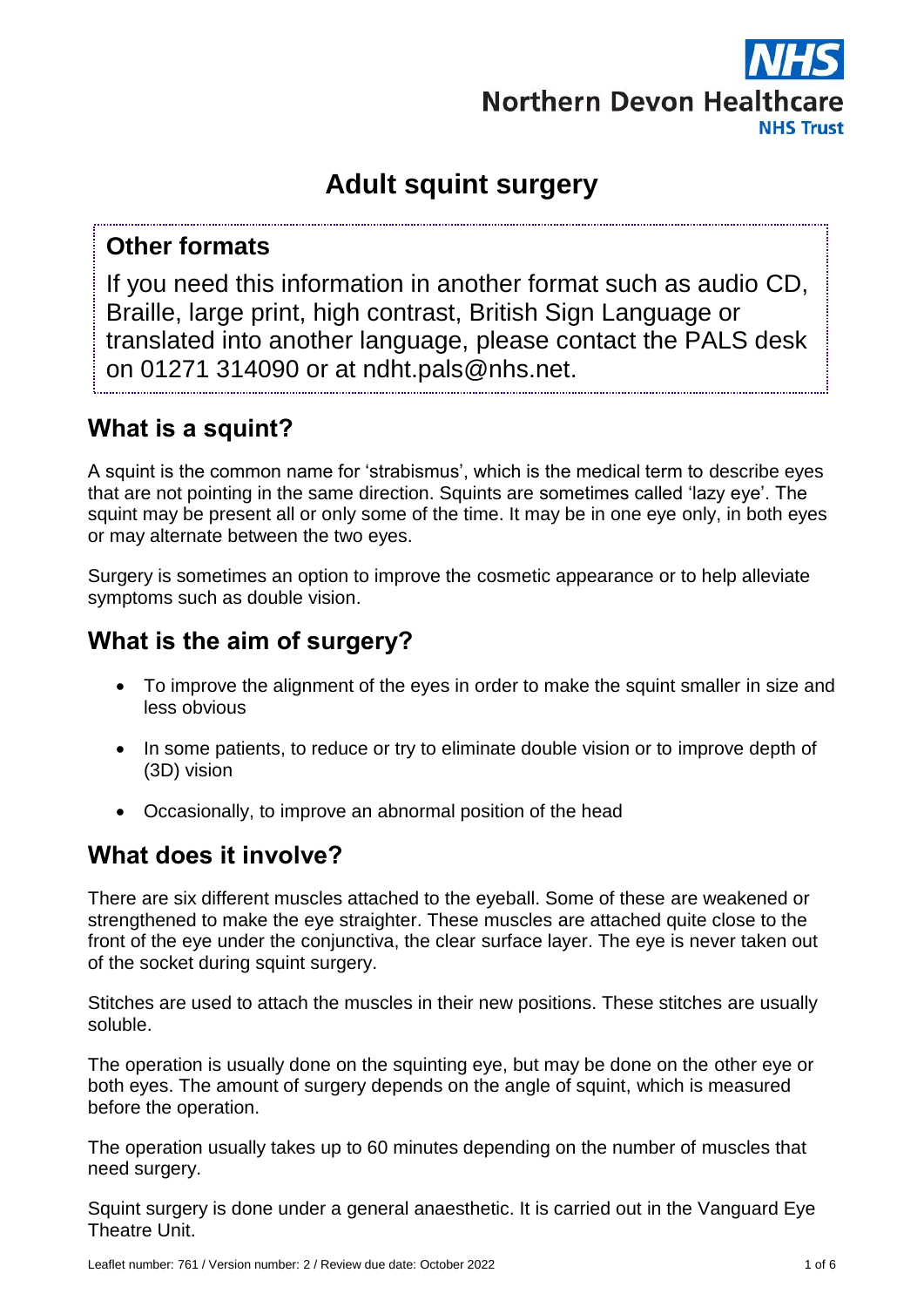## **Before the day of surgery**

Prior to surgery you will be required to have a nursing pre-operative assessment. This is to ensure you are fit to have surgery, to answer any questions you may have and provide information on the operation, and to plan for your discharge.

The assessment will involve a basic health check. The pre-op assessment nurse will:

- take a medical history including current medication and any allergies,
- check your blood pressure and urine,
- measure your weight and height.

Some patients may require a blood test and an ECG and a review by an anaesthetist prior to surgery. The nurse will also ensure that you have someone at home with you for 24 hours after the surgery.

You will also be seen by one of the orthoptists to ensure your squint measurements are stable. This can be up to 6 weeks prior to your surgery date and may be on a different day from your nursing pre-op assessment.

## **Adjustable sutures**

Sometimes your surgeon will suggest doing the procedure with adjustable sutures.

Adjustable suture surgery is a type of eye muscle surgery that allows the surgeon to be able to fine-tune the eye muscle position immediately after the operation.

The final position of the muscles is adjusted once you have woken up from the anaesthetic, and are able to look at a target. One of the orthoptists will see you in the Vanguard Unit to measure the position of your eyes. If you wear glasses for distance or near vision, please bring these with you for this part of the operation.

### **How will I feel during the procedure?**

Adjustment is done after drops of anaesthetic have been put into your eye to take away any pain. You may however feel a pressure or tugging sensation.

## **Special preparations**

You should have nothing to eat from midnight the night before, but may have one small glass of either water or squash up to 6.30am on the morning of the operation.

### **How will I feel afterwards?**

Your eyes will feel sore and you may have a pricking sensation.

There may be a blood stained discharge from the eye and the eye may look red and the eyelids swollen and your vision may be blurry. The discomfort tends to settle over the next four weeks but the redness can last for up to three months particularly with adjustable and repeat squint operations.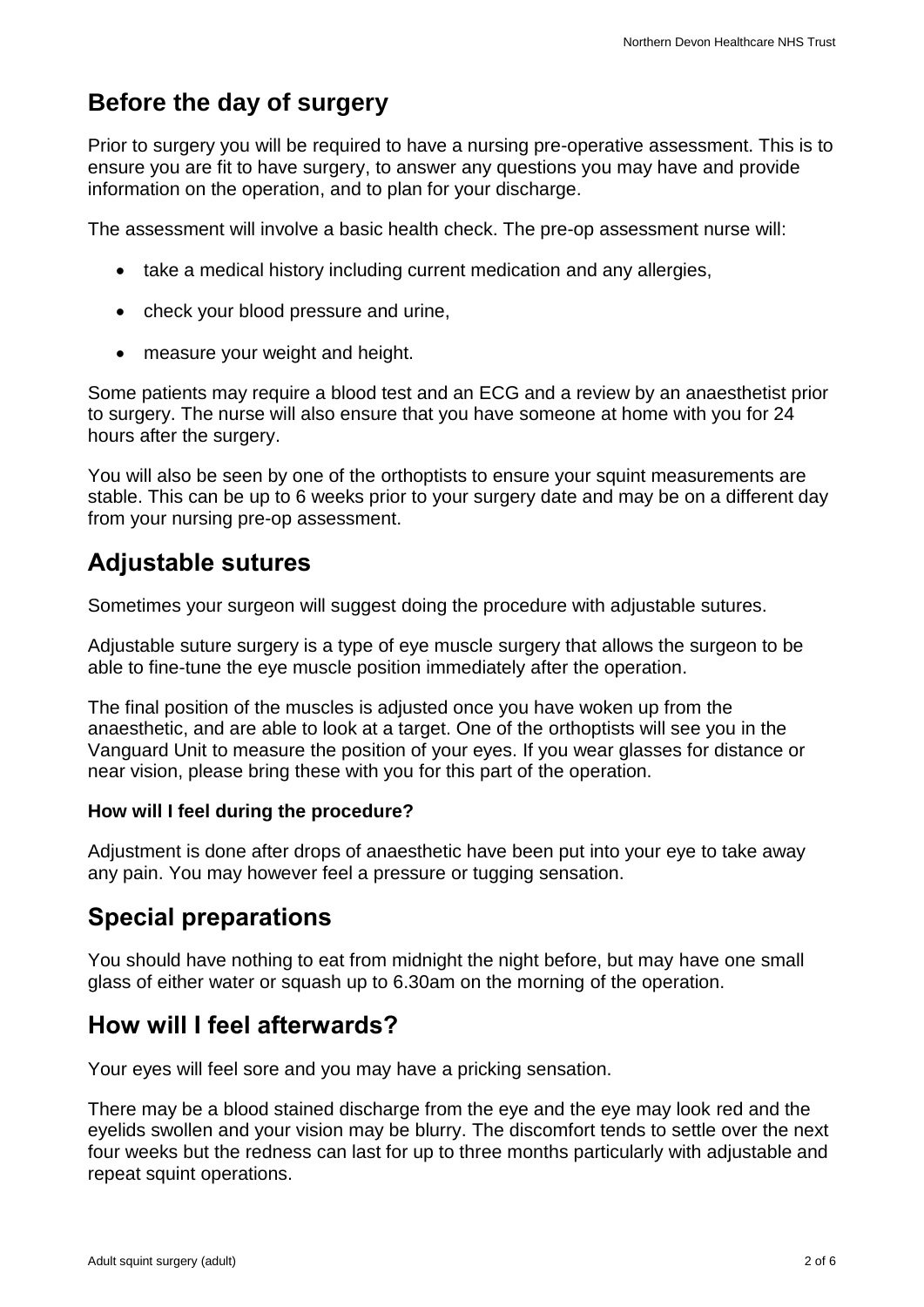## **What happens after the procedure?**

You should not drive for 48 hours after the general anaesthetic. We would advise that you may need one, or occasionally two, weeks off work. Work and normal activities can be resumed as soon as you feel comfortable to do so. It is quite safe to use your eyes for visual tasks such as reading and watching television.

## **Does the surgery cure the squint?**

Overall, about 90% of patients find some improvement in their squint after surgery. The amount of correction that is right for one patient might be too much or too little for another with exactly the same size squint, so the squint might not be completely corrected by the operation. Although your eyes could be straight just after surgery, many patients require more than one operation in their lifetime. If the squint returns, it might 'drift' in either the same or opposite direction. We can't predict when that drift might occur.

## **Does the surgery cure the need for glasses or a lazy eye?**

No, the operation does not aim to change the vision or the need for glasses.

### **What are the risks?**

Squint surgery is generally a safe procedure. However, as with any operation, complications can and do occur. Generally, these are relatively minor but on rare occasions they could be serious.

#### **Under- and over-correction**

As the results of squint surgery are not completely predictable, the original squint might still be present (under-correction) or the squint direction could change (over-correction).

Occasionally, a different type of squint might occur. These problems could require another operation.

### **Double vision**

You might experience double vision after surgery, as the brain adjusts to the new position of the eyes. This is normal and often settles in days or weeks.

Some might continue to experience double vision when they look to the side. Rarely, the double vision can be permanent in which case further treatment might be needed.

### **Allergy**

Some patients might have a mild allergic reaction to the medication they have been prescribed after surgery. This results in itching/irritation and some redness and puffiness of the eyelids. It usually settles very quickly when the drops are stopped.

### **Stitches**

You may develop an infection or abscess around the stitches. This is more likely to occur if you go swimming within the first four weeks after surgery.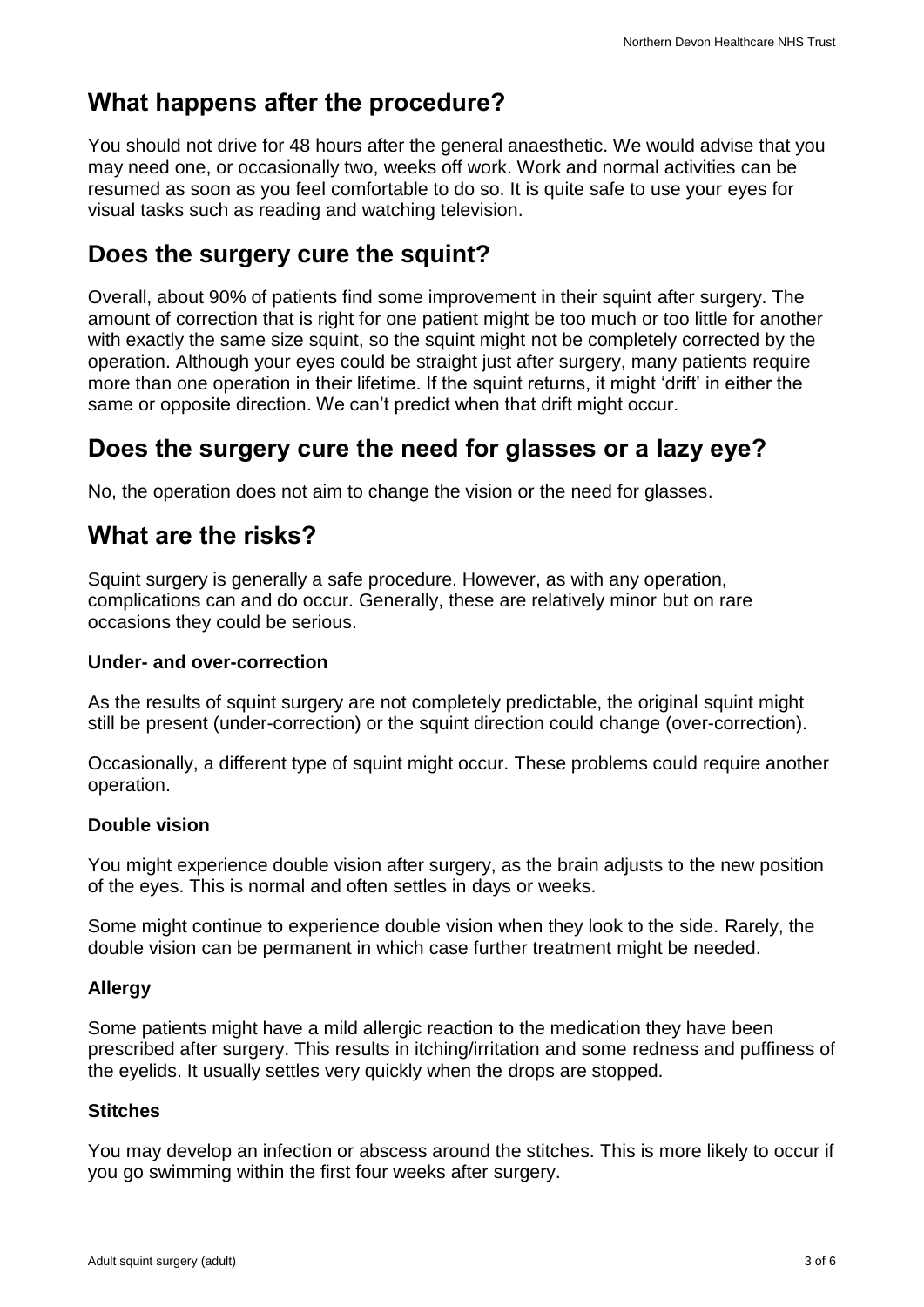A cyst can develop over the site of the stitches, which occasionally needs further surgery to remove it.

#### **Redness**

The redness can take as long as three months to go away. Occasionally, the eye does not completely return to its normal colour, particularly with repeated operations.

#### **Scarring**

Most of the scarring of the conjunctiva (skin of the eye) is not noticeable by three months, but occasionally visible scars will remain, especially with repeat operations. It is important to use any drops or ointment prescribed after the operation to reduce the chance of scarring.

#### **Lost or slipped muscle**

Rarely, one of the eye muscles might slip back from its new position during the operation or shortly afterwards. If this occurs, the eye is less able to move around and, if severe, further surgery can be required. Sometimes, it is not possible to correct this. The risk of slipped muscle requiring further surgery is about one in 1,000.

#### **Needle penetration**

If the stitches are too deep or the white of the eye is thin, a small hole in the eye can occur, which could require antibiotic treatment and possibly some laser treatment to seal the puncture site. Depending on the location of the hole, the sight could be affected. The risk of the needle passing too deeply is about one in 50.

#### **Infection**

Infection is a risk with any operation and, although rare, can result in loss of the eye or vision.

#### **Loss of vision**

Although very rare, loss of vision in the eye being operated can occur from this surgery.

Risk of serious damage to the eye or vision is approximately one in 30,000.

#### **Anaesthetic risks**

Anaesthetics are usually safe, but there are small and potentially serious risks.

Unpredictable reactions occur in around one in 20,000 cases and, unfortunately, death in around one in 100,000.

Remember: these complications are detailed for your information – the vast majority of people have no significant problems.

### **Aftercare**

#### **Pain relief**

Any pain is usually relieved by taking paracetamol.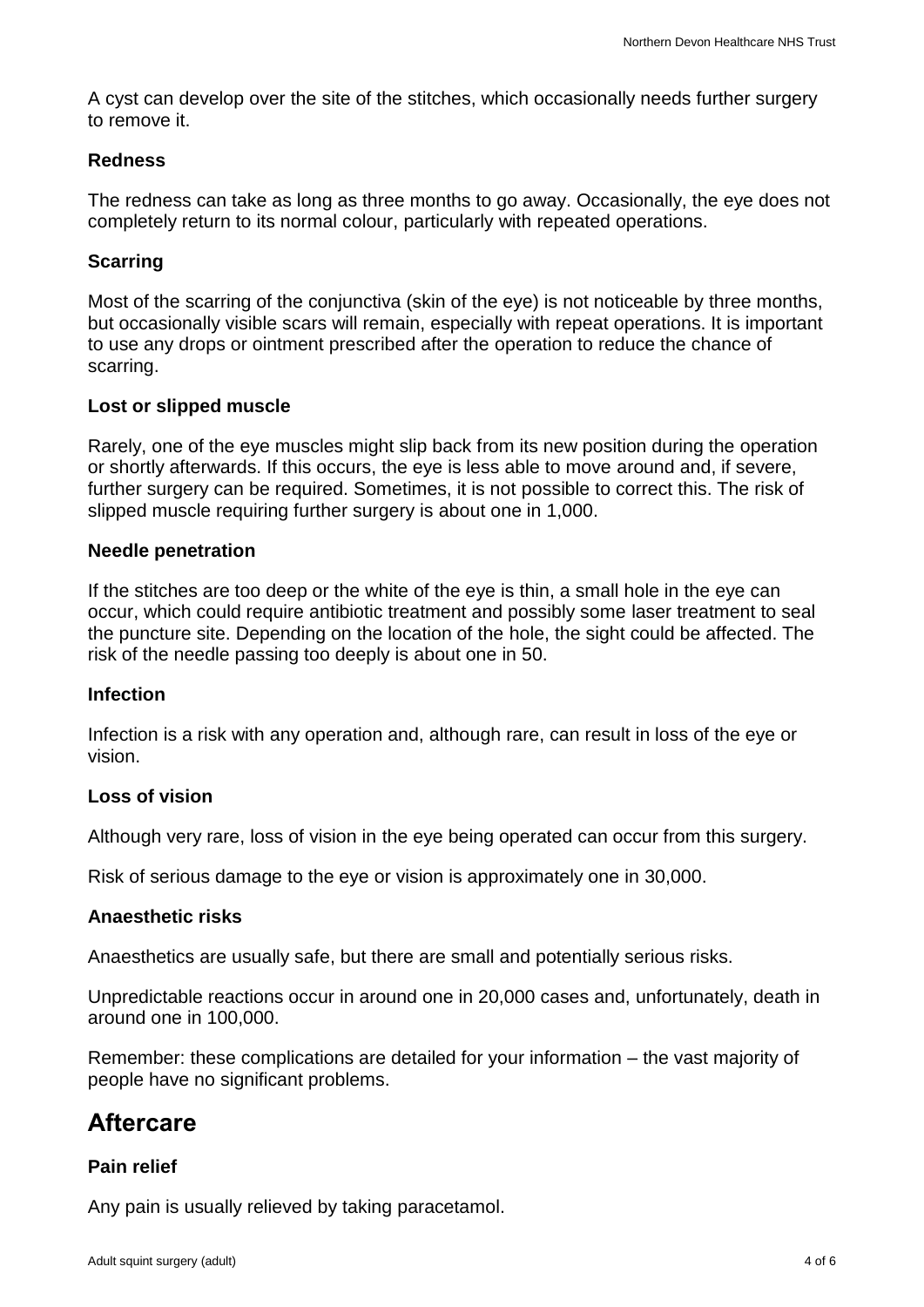### **Eye drops**

Eye drops will be prescribed to help keep the eye clean and to prevent infection. Before you go home, the nurse will show you how to use the drops and we will give you an information leaflet about this.

#### **Cleaning the eyes**

Do not touch the eyes but remove the secretions around the eye using boiled cooled water and the sterile gauze provided. If a sticky yellow or green discharge appears, contact the Eye Clinic, as you may have an infection.

Avoid water entering your eyes from the bath or shower for the first week.

### **Glasses**

If you normally wear glasses then use them as normal after surgery, unless we tell you otherwise.

### **Activity**

For two weeks after surgery, you should:

- avoid dusty environments
- avoid contact sports
- not swim
- not use make-up

At your two week follow-up appointment, the orthoptist or doctor will let you know if it is safe to resume these activities.

### **What to do if you are concerned**

Each day after the surgery, the eye(s) should be less sticky, less gritty and look less red. It doesn't matter how long this takes to settle as long as it is getting better. If the eye(s) should become more red, more sticky or more painful after the surgery, then this may be a sign that there is a problem. If this happens, please call the eye clinic triage team on 01271 314181 and we will arrange an appointment to review your condition.

### **Follow up**

Squint surgery is only a stage in treatment and not the end of treatment. Although the squint may appear much improved after surgery, it is important to keep regular follow up appointments as further orthoptic treatment may be necessary.

Before leaving the Day Surgery Unit, you will be given a two week follow up appointment with the orthoptist and the ophthalmologist.